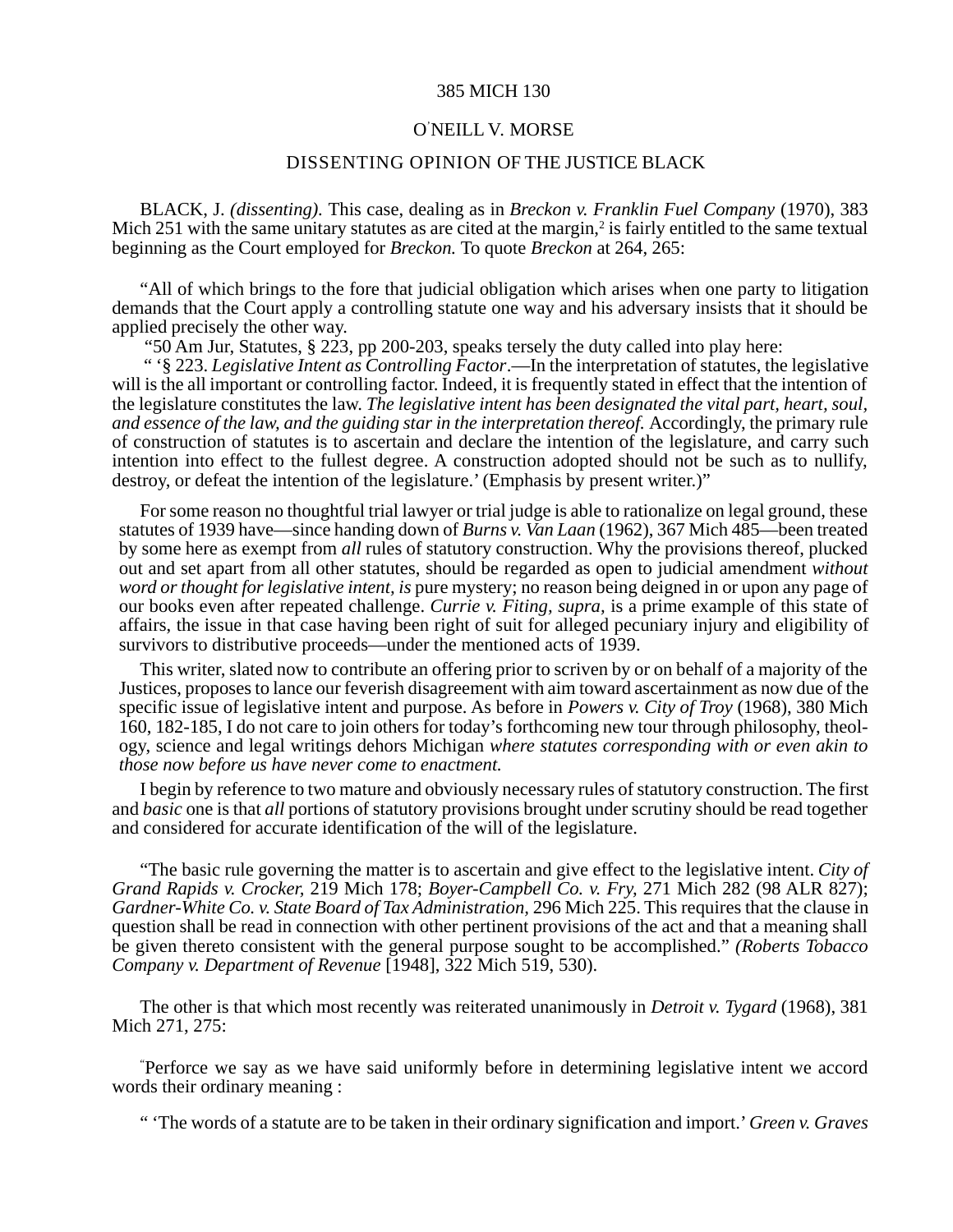### (1844), 1 Doug (Mich) 351, 3543

Now for *our* unitary acts of 1939, as amended, and their relation to *our* original statute of 1848, paying no attention to foreign statutes and interpretations which no reasonable mind or man could seriously fit to *our* said statutes.

In *Currie, supra* at 465, the writer called upon the Brethren for response to pointed questions purposed toward ascertainment of the then called up intent of the legislature as regards the aforesaid acts.4 There was no answer or hint of answer then, anywhere in the 49 pages of *Currie.* Now I try again, hoping that the Brethren this time will join in framing issue *whether,* by the acts of 1939 as amended, *the legislature intended to provide that "* `new in its species, new in its quality, new in its principle, in every way new,' " and wholly *"independent cause of action for the purpose of compensating certain dependent members of the family* for the deprivation, *pecuniarily,* resulting to them from his ['the injured person'] wrongful death", *in favor of anyone assigning the wrongful taking of a fetus.* (The quotations are taken from *Michigan Central R. Co. v. Vreeland* [1913], 227 US 59, 69 (33 S Ct 192, 195, 57 L Ed 417, 421), adopted by our Court in *Lincoln v. Detroit & Mackinac R. Co.* [1914], 179 Mich 189, 204).

In *Currie, supra* at 466, the entire wrongful death act of 1848 was reproduced; my then purpose being that of identifying the legislative intent by utilizing a former regular practice of the legislature (discontinued with the compilation of 1929). That practice was the citation by marginal appendages, in the respective compilations, of extant court decisions construing and applying the theretofore employed statutory language. On the occasion of *Currie* the reproduction was taken from the compiled laws of 1871.

Now and below I have had reproduced the act of 1848 from the "Laws of Michigan" as then published.<sup>5</sup> Next and below I have inserted today's outstanding counterpart of the act of 1848, portrayed by section 2 of aforesaid act 297 of 1939, as amended without change by PA 1961, No 236, and as amended without relevant change by PA 1965, No 146.<sup>6</sup> My purpose here is to portray demonstratively the way in which the legislature has told all willing to read that "person" and "such deceased person," as employed in 1848, again in 1939, and then again in 1965, contemplated—naturally, precisely and sensibly—a living human being whose wrongful death could and did cause that requisite "pecuniary injury" to, or "pecuniary loss" suffered by, a surviving "widow", "wife", "spouse", and "next of kin".

*Just what legislative assembly of Michigan intended,* by contextual employment of such commonly understood words and phrases as

"person",

"widow and next of kin of such deceased person",

"wife and next of kin of such deceased person",

"decedent",

"dependents of the decedent",

"each of such dependents",

"reasonable compensation for the pain and suffering, while conscious, undergone by such deceased person during the period intervening between the time of inflicting of such injuries and his death",

and particularly by repeated limitation of "pecuniary" benefits to the

"surviving spouse and next of kin who suffered such pecuniary injury",

### *to create a statutory cause for wrongful death of an unborn or stillborn fetus?*

This gentle comment is submitted: An unborn or stillborn fetus simply could not and cannot succeed in leaving a "widow", a "wife", a "spouse" , or "next of kin who suffered such pecuniary injury". Nor could any legislator of 1848, or of 1939, or of 1965, reasonably have conceived otherwise. If the Brethren purpose to write "nay" to this, I shall read their reasons with controlled and utmost deference.

For further enlightenment with respect to the legislative intent of 1848 (indeed for the overall intentional purpose of our 1939-strengthened version of Lord Campbell's Act), see this Court's quotation of the original British Act itself *(Hyatt v. Adams* [1867], 16 Mich 180, 194), noting particularly that the action must then have been brought "by and in the name of the executor or administrator of the person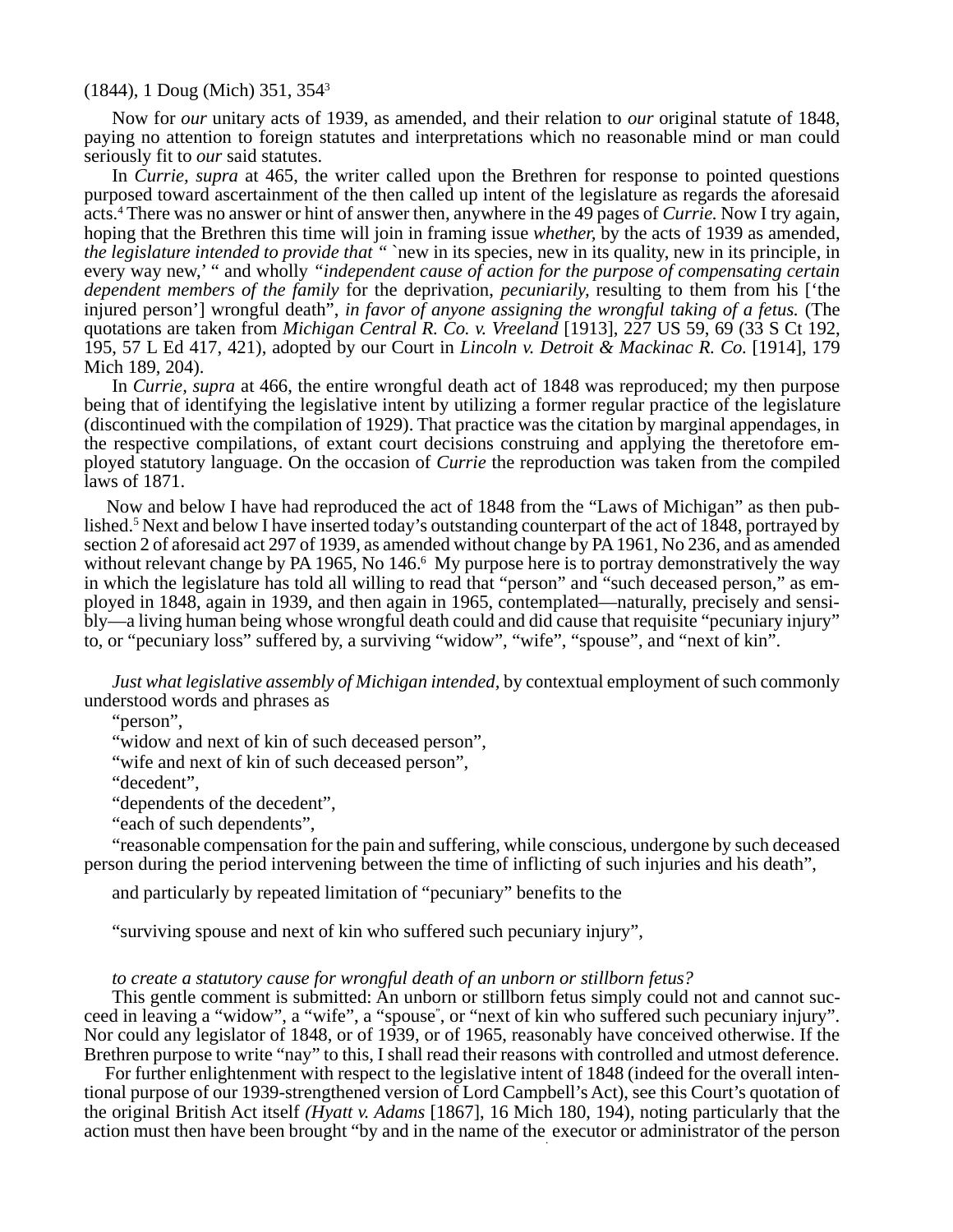deceased, and to be for the benefit of the *wife, husband, parent* or *child* of the person whose death shall have been so caused". Would the wrongful prevention of birth into life have qualified then, any more than now, for action under such a statute? I think it proper to reply that, both in *Powers* and now in *O' Neill,* plaintiff's counsel and others have concentrated too much on that one word "person", and too little on the purposeful rest of these unitary statutes.

Refer *(ante* at p 141) to quotation of *Detroit v. Tygard.* Employment by our legislature of the noun "person" in 1848, and again in 1939 and 1965, permits no more today than a century ago any tensional stretch of that noun's common or ordinary understanding. Looking back at its original use both in England and here, it has occurred to the writer that legislators of the past century<sup>7</sup> may have been just as familiar with English communicative usages as we are supposed to be, and that the common grasp of ordinary words employed then might be obtained by consulting what reputedly remains the most thorough and authoritative dictionary and encyclopedia that was published during the 19th century. Turning upon that thought to the 10-volume, 50 to 55 pound Century Dictionary and Cyclopedia (copyrighted 1889-1902 and published by the Century Company of New York), we find in Volume V the noun "person" defined and discussed in all of its aspects (pp 4414, 4415). Nowhere on any of these pages is there any suggestion that individual "person" meant anything except a living and breathing human. Arriving at Division "9" of the definitions, we find this:

"9. In *law:* (a) A living human being. (b) A human being having rights and duties before the law; one not a slave. In old Roman law slaves were not considered to be persons. (c) A being, whether natural or artificial, whether an individual or a body corporate other than the state, having rights and duties before the law."

I find nothing detracting from this in Webster's New International Dictionary (2d ed 1956), p 1828. See on that page "8. *Law".*

It is true that more can be said, of simple reasoning brewed of common understanding of prevalently familiar words and phrases, for holding that it was the wrongful taking of a breadwinning or otherwise pecuniarily supportive person which the legislature had in mind, all the way through, when that body dealt successively with the wrongful death of a "person" and the wrongful death of "such deceased person." The above however should be enough for initial writing.

### *To conclude:*

1. I cannot accept for determination plaintiff's constitutional attack upon the mentioned statutes,<sup>8</sup> for even if we should decide that issue in his favor the result would have to be destruction of the very cause he has pleaded, along with all other pending and future actions of its statutory kind. *Neither the Fourteenth Amendment nor our own Constitution may,* without saying so, *amend* any Michigan statute. They may destroy such a statute, depending upon our interpretation and application of it, but it is for us to say what the legislature meant by employed language when conflicting constructions of such a statute are pressed upon us.

I *do* accept plaintiff's appeal as a renewed motion (as in *Powers v. City of Troy* [1968], 380 Mich 160) for judicial revision of all sections of the unitary acts of 1939 as amended; a revision which if ordered will render eligible thereunder suits by appointed fiduciaries of the unborn or stillborn to recover damages for "pecuniary injury" on behalf of what necessarily must be newly designated beneficiaries. On that issue, that alone, an already divided Court has squared off.

*2. Womack v. Buchhorn* 1971, 384 Mich 718 has been decided since submission of the case at bar. Now it is urged that our determination of that *common-law* action, brought as it was (not by a fiduciary of a statutory "decedent" but *by an eight year old child)* for injuries caused by negligence "during the fourth month of pregnancy," authorizes for the first time a statutory action for wrongful death on behalf of the "surviving spouse and next of kin" of an unborn or stillborn fetus.

It is a sufficient answer to point out that this Court expressly confined its *Womack* decision to a holding that an action will lie *at common law,* by a person prenatally injured and hence born injured, for causal negligence. Such common-law action has to be brought, of course, by or on behalf of a living human being. The measure of damages must be such as have been suffered personally since birth, and as will be suffered personally in the future. No cause for "pecuniary injury" or "pecuniary loss," on behalf of others whether "spouse" or "kin," was authorized by *Womack.*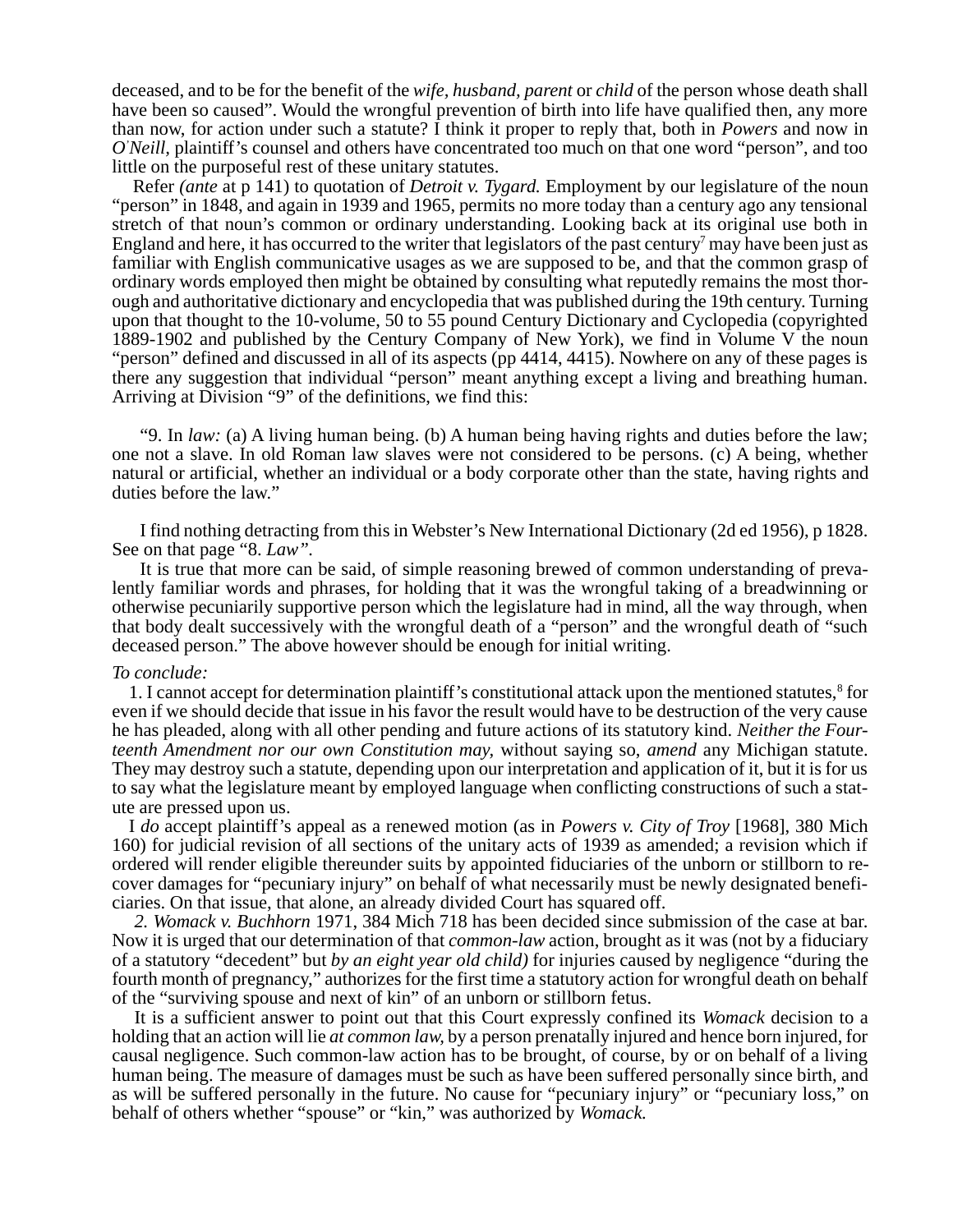All *Womack* did was that which this Court may ever do as maker and molder of the common law of Michigan. Was it not suggested in *Currie, supra* at 486, 487, that it would be a bit more lawful and upright should the Court fashion—as now in *Womack* —a common-law action whenever as in *Currie* we perceive a definite wrong; a wrong knowing no remedy? Was not another like suggestion made (by separate opinion of *Abendschein v. Farrell* [1969], 382 Mich 510, 524-527, supported then by Justice T. G. KAVANAGH), that our Court may at will create a remedy for any disclosed wrong when, presently, there is no known remedy therefor?

It may be well to repeat here this Court's employment of the principle to which allusion has just been made *(Creek v. Laski* [1929], 248 Mich 425, 65 ALR 1113; employed later in *B. F. Farnell Company v. Monahan* [1966], 377 Mich 552, 556) :

" `Action on the case—"is an outgrowth of the principle that, whenever the law gives a right or prohibits an injury, it will also afford a remedy. Hence, where there has been an injury for which none of the established forms of action will lie, an action on the case may be maintained, it being no objection that there is no precedent for the particular action, since the action is suited to every wrong and grievance that a person may suffer, and varies according to the circumstances of the case." 11 C J p 4.'"

I vote to affirm the judgment entered below (20 Mich App 679).

### ENDNOTES

2 PA 1939, No 297; CLS 1961, § 600.2922; MCLA § 600.2922 (Stat Ann 1971 Cum Supp § 27A.2922) as amended by PA 1965, No 146. (Wrongful Death Act.)

PA 1939, No 288: CL 1948, §§ 702.114, 702.115; MCLA §§ 702.114, 702.115 (Stat Ann 1962 Rev § 27.3178[184], 1971 Cum Supp §27.3178[185]) as amended by PA 1965, No 181 (Portion of Probate Code of 1939 headed "SETTLEMENT OF DEATH AND SURVIVAL ACTIONS—DISTRIBUTION OF PROCEEDS.")

 In the ensuing opinion these statutes will come to reference generally as "the acts of 1939." Their conjoined purpose was reviewed in detail when Currie v. Fiting (1965), 375 Mich 440, 484, 485, and then Breckon, came to discussion and divisive decision.

<sup>3</sup> For additional authorities adhering to this rule of construction see 16 Callaghan's Michigan Digest, § 91, pp 483, 484, and 1971 pocket supplement at pages 157, 158. It was written tersely and perhaps best, by quoting Best, in *Attorney General v. The Bank of Michigan*, Harr Ch 315, 324:

"'Again, the intent of the legislature is not to be collected from any particular expression, but from a general view of the whole of the act:' *Per Best, Ch. J., 3 Bing., 196; Dwarris on Statutes, 47, 48*."

<sup>4</sup> "Just what legislative assembly intended that the enacted, re-enacted, generations-known, and currently effective composite, 'pecuniary injury resulting from such death,' should include and permit recovery of damages—of any nature whatever—on behalf of non-dependent parents of a noncontributing adult child? Was it the convocation of 1848? If so, where is the evidence of such 1848 intent? Or was it the assembly of 1873? Why, as to that assembly? Or was such intention evinced when the legislature amended the death act in 1939 and, at the same time, inserted said section 115 in the probate code? If so, where is the evidence of 1939 intent to authorize such recovery?"

LAWS OF MICHIGAN.

#### No. 38.

**Cause of action defined.** AN ACT requiring compensation for causing death by wrongful act, neglect or default.

Section 1. *Be it enacted by the Senate and House of Representatives of the State of Michigan*, Whenever the death of a person shall be caused by wrongful act, neglect or default, and the act, neglect or default is such as would, (if death had not ensued,) have entitled the party injured to maintain an action, and recover damages, in respect thereof, then and in every such case, the person who, or the corporation which would have been liable, if death had not ensued, shall be liable to an action for damages, notwithstanding the death of the person injured, and although the death shall have been caused under such circumstances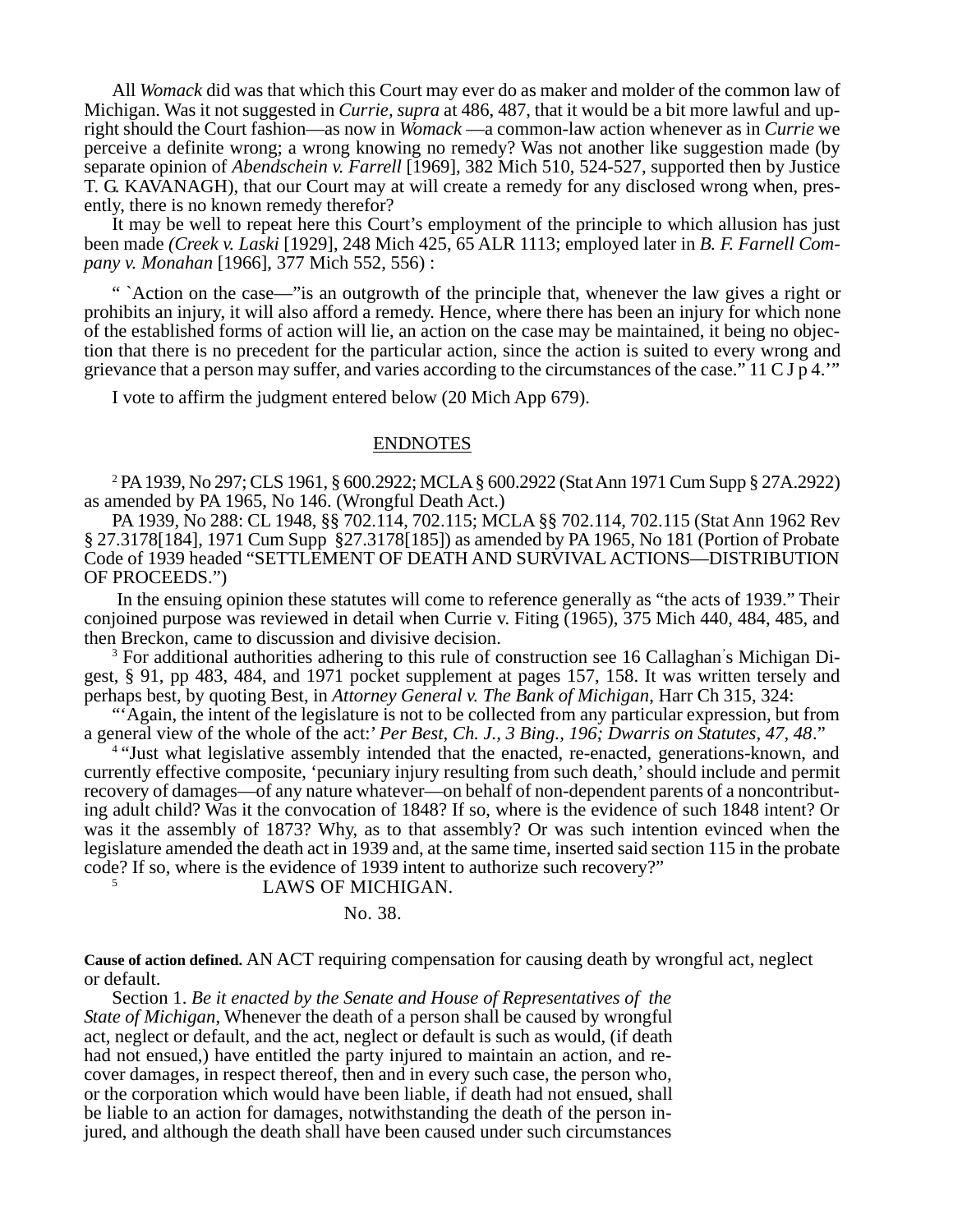as amount in law to felony.

### **By whom suit is to be brought, for whose benefit, and measure of damages**

Sec. 2. Every such action shall be brought by, and in the names of the personal representatives of such deceased person, and the amount recovered in every such action shall be for the exclusive benefit of the widow and next of kin of such deceased person, and shall be distributed to such widow and next of kin in the proportions provided by law in relation to the distribution of personal property, left by persons dying intestate; and in every such action, the jury may give such damages as they shall deem fair and just, with reference to the pecuniary injury resulting from such death, to the wife and next of kin of such deceased person.

Approved February 12, 1848.

 **\_\_\_\_\_\_\_\_\_\_\_\_**

# <sup>6</sup>[No. 146.]

AN ACT to amend section 2922 of Act No. 236 of the Public Acts of 1961, entitled "An act to revise and consolidate the statutes relating to the organization and jurisdiction of the courts of this state; the powers and duties of such courts, and of the judges and other officers thereof; the forms and attributes of civil claims and actions; the time within which civil actions and proceedings may be brought in said courts; pleading, evidence, practice and procedure in civil actions and proceedings in said courts; to provide remedies and penalties for the violation of certain provisions of this act; and to repeal all acts and parts of acts inconsistent with, or contravening any of the provisions of this act," being section 600.2922 of the Compiled Laws of 1948.

### *The People of the State of Michigan enact:*

Section amended.

Section 1. Section 2922 of Act No. 236 of the Public Acts of 1961, being section 600.2922 of the Compiled Laws of 1948, is hereby amended to read as follows:

600.2922 Wrongful death; liability of tort-feasor. [M.S.A. 27A.2922]

Sec. 2922. (1) Whenever the death of a person or injuries resulting in death shall be caused by wrongful act, neglect or default, and the act, neglect or default is such as would, if death had not ensued, have entitled the party injured to maintain an action and recover damages, in respect thereof, then and in every such case, the person who or the corporation which would have been liable, if death had not ensued, shall be liable to an action for damages, notwithstanding the death of the person injured, and although the death shall have been caused under such circumstances as amount in law to felony. All actions for such death, or injuries resulting in death, shall be brought only under this section.

Same; persons entitled to sue; damages, distribution.

(2) Every such action shall be brought by, and in the names of, the personal representatives of such deceased person, and every such action the court or jury may give such damages, as, the court or jury, shall deem fair and just, with reference to the pecuniary injury resulting from such death, to those persons who may be entitled to such damages when recovered and also damages for the reasonable medical, hospital, funeral and burial expenses for which the estate is liable and reasonable compensation for the pain and suffering, while conscious, undergone by such deceased person during the period intervening between the time of the inflicting of such injuries and his death. Such person or persons entitled to such damages shall be of that class who, by law, would be entitled to inherit the personal property of the deceased had he died intestate. The amount recovered in every such action for pecuniary injury resulting from such death shall be distributed to the surviving spouse and next of kin who suffered such pecuniary injury and in proportion thereto. Within 30 days after the entry of such judgment, the judge before whom such case was tried or his successor shall certify to the probate court having jurisdiction of the estate of such deceased person the amount and date of entry thereof, and shall advise the probate court by written opinion as to the amount thereof representing the total pecuniary loss suffered by the surviving spouse and all of the next of kin, and the proportion of such total pecuniary loss suffered by the surviving spouse and each of the next of kin of such deceased person, as shown by the evidence introduced upon the trial of such case. After providing for the payment of the reasonable medical, hospital, funeral and burial expenses for which the estate is liable, the probate court shall